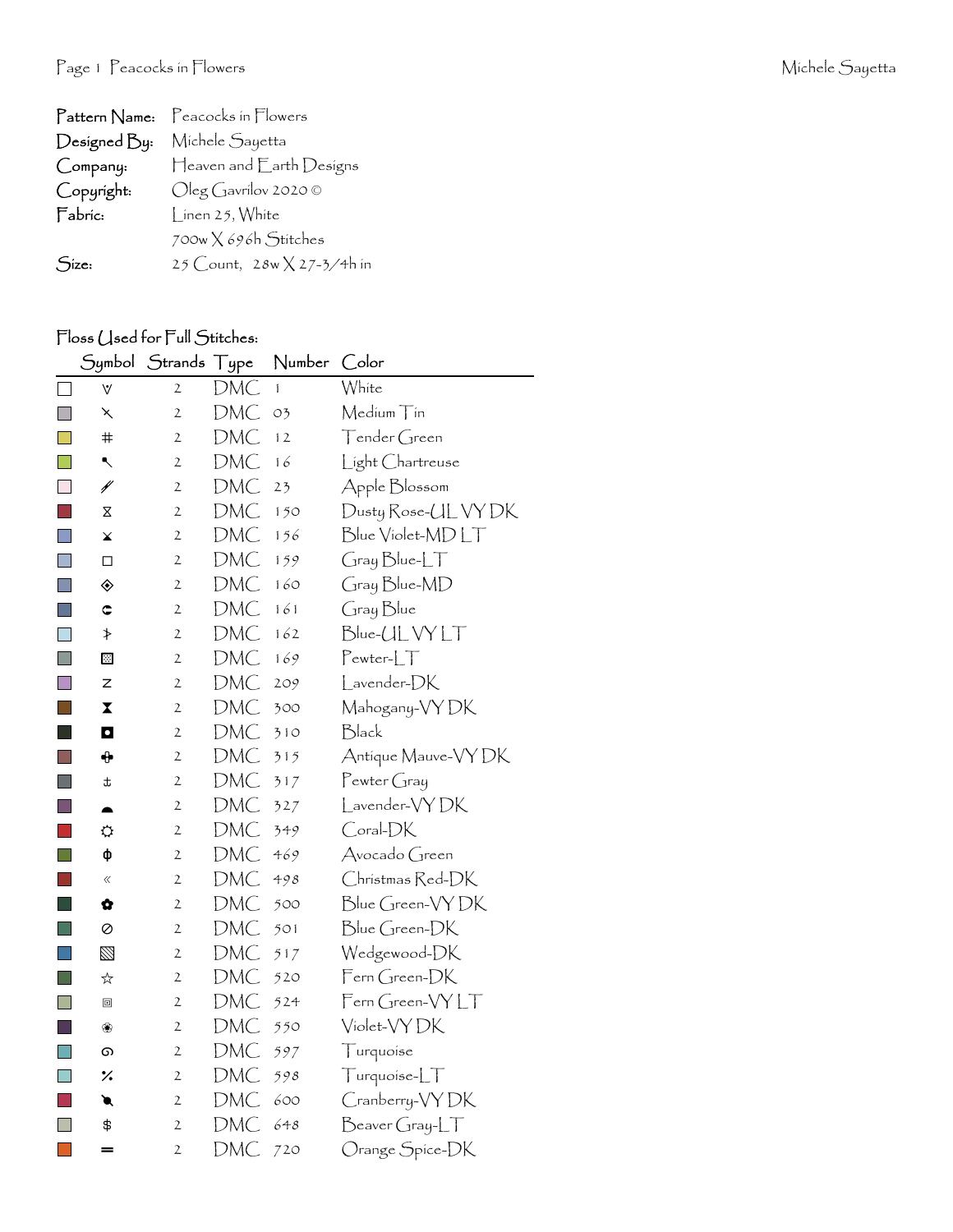|                        |                             | Symbol Strands Type |     | Number | Color                     |
|------------------------|-----------------------------|---------------------|-----|--------|---------------------------|
|                        | ൿ                           | $\mathbf{2}$        | DMC | 728    | $\int$ opaz               |
|                        | ↔                           | $\mathbf{2}$        | DMC | 729    | Old Gold-MD               |
| <b>Service Service</b> | 0                           | $\mathfrak{2}$      | DMC | 730    | Olive Green-VY DK         |
|                        | 2                           | 2                   | DMC | 775    | Baby Blue-VY LT           |
|                        | ÷                           | $\mathbf{2}$        | DMC | 779    | Cocoa-DK                  |
|                        | $\bullet$                   | 2                   | DMC | 780    | Topaz-UL VY DK            |
|                        | ∗*                          | $\mathbf{2}$        | DMC | 793    | Cornflower Blue-MD        |
| $\Box$                 | ♧                           | $\mathbf{2}$        | DMC | 794    | Cornflower Blue-LT        |
|                        | ш                           | 2                   | DMC | 798    | Delft Blue-DK             |
| ×                      | 未                           | $\mathbf{2}$        | DMC | 799    | Delft Blue-MD             |
| a l                    | ?                           | $\mathbf{2}$        | DMC | 801    | Coffee Brown-DK           |
|                        | ┻                           | 2                   | DMC | 807    | Peacock Blue              |
|                        | $\ddagger$                  | $\mathbf{2}$        | DMC | 809    | Delft Blue                |
|                        | ❸                           | 2                   | DMC | 820    | Royal Blue-VY DK          |
|                        |                             | $\mathbf{2}$        | DMC | 823    | Navy Blue-DK              |
| $\Box$                 | ⊚                           | 2                   | DMC | 827    | Blue-VYLT                 |
| ×                      | У                           | $\mathbf{2}$        | DMC | 828    | Sky Blue-ULVY LT          |
| h.                     | Д                           | 2                   | DMC | 832    | Golden Olive              |
| ×                      | ⋇                           | 2                   | DMC | 913    | Nile Green-MD             |
|                        | $\bf{O}$                    | $\mathfrak{2}$      | DMC | 930    | Antique Blue-DK           |
| т.                     | t                           | 2                   | DMC | 931    | Antique Blue-MD           |
| $\Box$                 | $\color{red} \blacklozenge$ | 2                   | DMC | 932    | Antique Blue-LT           |
|                        | Z                           | 2                   | DMC | 936    | Avocado Green-DK MD       |
|                        | ▼                           | $\mathbf{2}$        | DMC | 938    | Coffee Brown-ULDK         |
|                        | ٠                           | 2                   | DMC | 939    | Navy Blue-VY DK           |
|                        | ↑                           | $\mathbf{2}$        | DMC | 963    | Dusty Rose-UL VY LT       |
|                        |                             | $\mathfrak{2}$      | DMC | 992    | Aquamarine-MD             |
|                        | ⊟                           | $\overline{c}$      | DMC | 995    | Electric Blue-DK          |
|                        | €                           | 2                   | DMC | 996    | Electric Blue-MD          |
|                        |                             | $\mathfrak{2}$      | DMC | 3031   | Mocha Brown-VY DK         |
|                        | ◉                           | $\mathfrak{2}$      | DMC | 3047   | Yellow Beige-LT           |
|                        | ⚠                           | $\mathbf{2}$        | DMC | 3052   | Green Gray-MD             |
|                        | ♦                           | $\mathfrak{2}$      | DMC | 3072   | Beaver Gray-VY LT         |
|                        | ₩                           | 2                   | DMC | 3325   | Baby Blue-LT              |
|                        | т                           | $\mathbf{2}$        | DMC | 3354   | Dusty Rose-LT             |
|                        |                             | 2                   | DMC | 3363   | $\mathsf{P}$ íne Green-MD |
|                        | A                           | 2                   | DMC | 3371   | <b>Black Brown</b>        |
| <b>College</b>         | ∗                           | $\mathbf{2}$        | DMC | 3607   | $Plum-LT$                 |
| $\Box$                 | ┛                           | 2                   | DMC | 3609   | $Plum-CLLT$               |
|                        | Ħ                           | 2                   | DMC | 3750   | Antique Blue-VY DK        |
| T                      | ◈                           | 2                   | DMC | 3752   | Antique Blue-VY LT        |
|                        | ŷ                           | 2                   | DMC | 3760   | Wedgewood-MD              |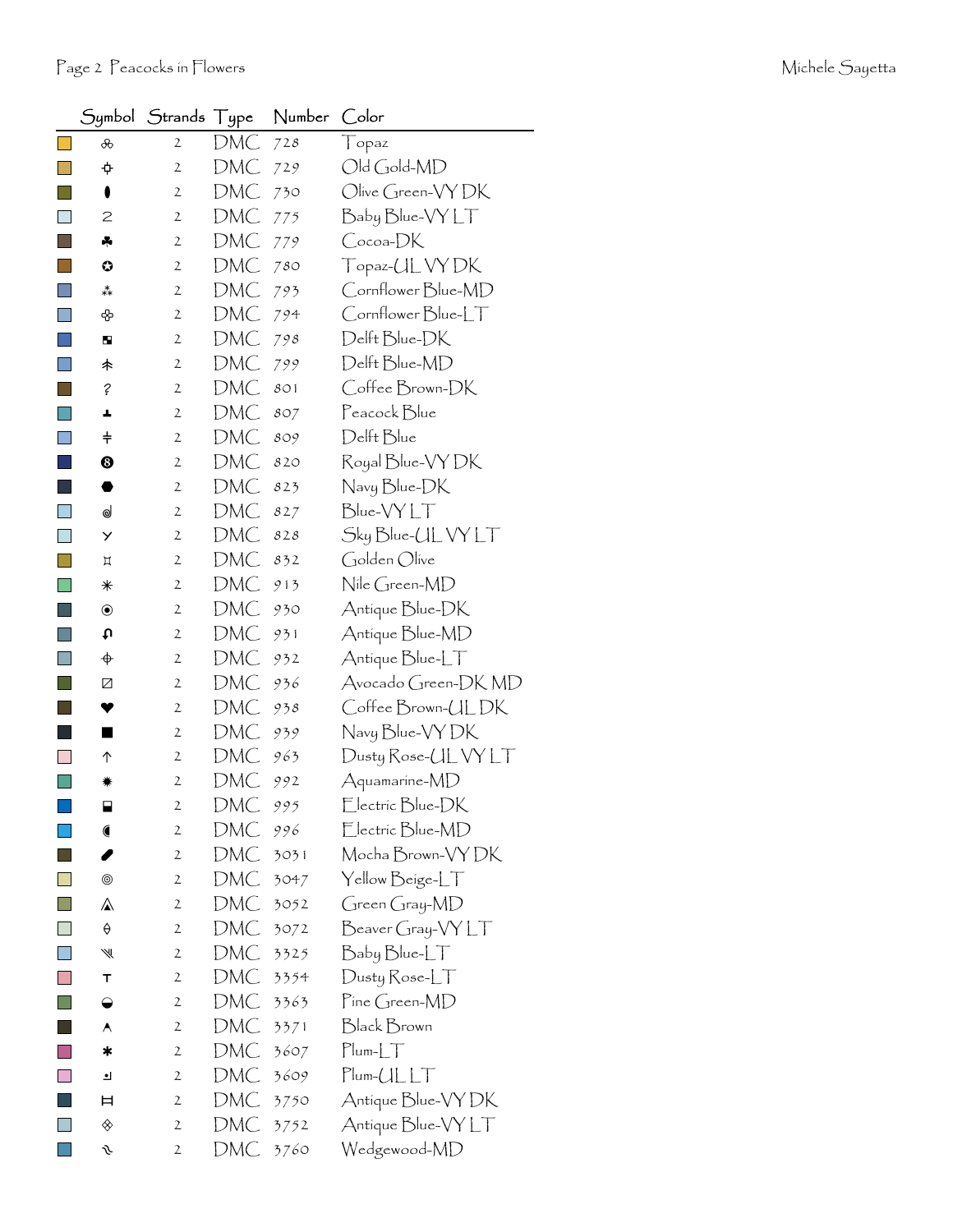| Michele Sayetta |  |
|-----------------|--|
|-----------------|--|

|                         |                |            | Symbol Strands Type Number Color |                     |
|-------------------------|----------------|------------|----------------------------------|---------------------|
| 皿                       | $\overline{2}$ | DMC .      | 3766                             | Peacock Blue-LT     |
| ◪                       | $\overline{2}$ | DMC 3787   |                                  | Beige Gray-VYDK     |
|                         | 2              | DMC.       | 3799                             | Pewter Gray-VYDK    |
| $\bullet$               | $\mathbf{2}$   | $DMC$ 3810 |                                  | Turquoise-DK        |
| $\Delta$                | $\mathbf{2}$   | DMC 3814   |                                  | Aquamarine          |
| 83                      | $\mathbf{2}$   | DMC 3816   |                                  | Celadon Green-MD    |
| $\oplus$                | $\overline{2}$ | $DMC$ 3819 |                                  | $M$ oss Green- $LT$ |
| ¢                       | $\overline{2}$ | DMC 3832   |                                  | Raspberry-MD        |
| *                       | $\overline{2}$ | DMC 3835   |                                  | Grape-MD            |
| ★                       | $\overline{2}$ | DMC 3836   |                                  | GrapherLT           |
| ◀                       | $\overline{2}$ | DMC 3839   |                                  | Lavender Blue-MD    |
| 田                       | $\overline{2}$ | DMC 3840   |                                  | Lavender Blue-LT    |
| ♦                       | 2              | DMC-       | 3842                             | Wedgewood-DK        |
| ↖                       | $\mathbf{2}$   | DMC -      | 3852                             | Straw-VYDK          |
| //                      | $\overline{2}$ | DMC 3861   |                                  | $Cocoa-LT$          |
| $\overline{\mathsf{C}}$ | $\overline{2}$ | DMC Ecru   |                                  | $E_{\rm cru}$       |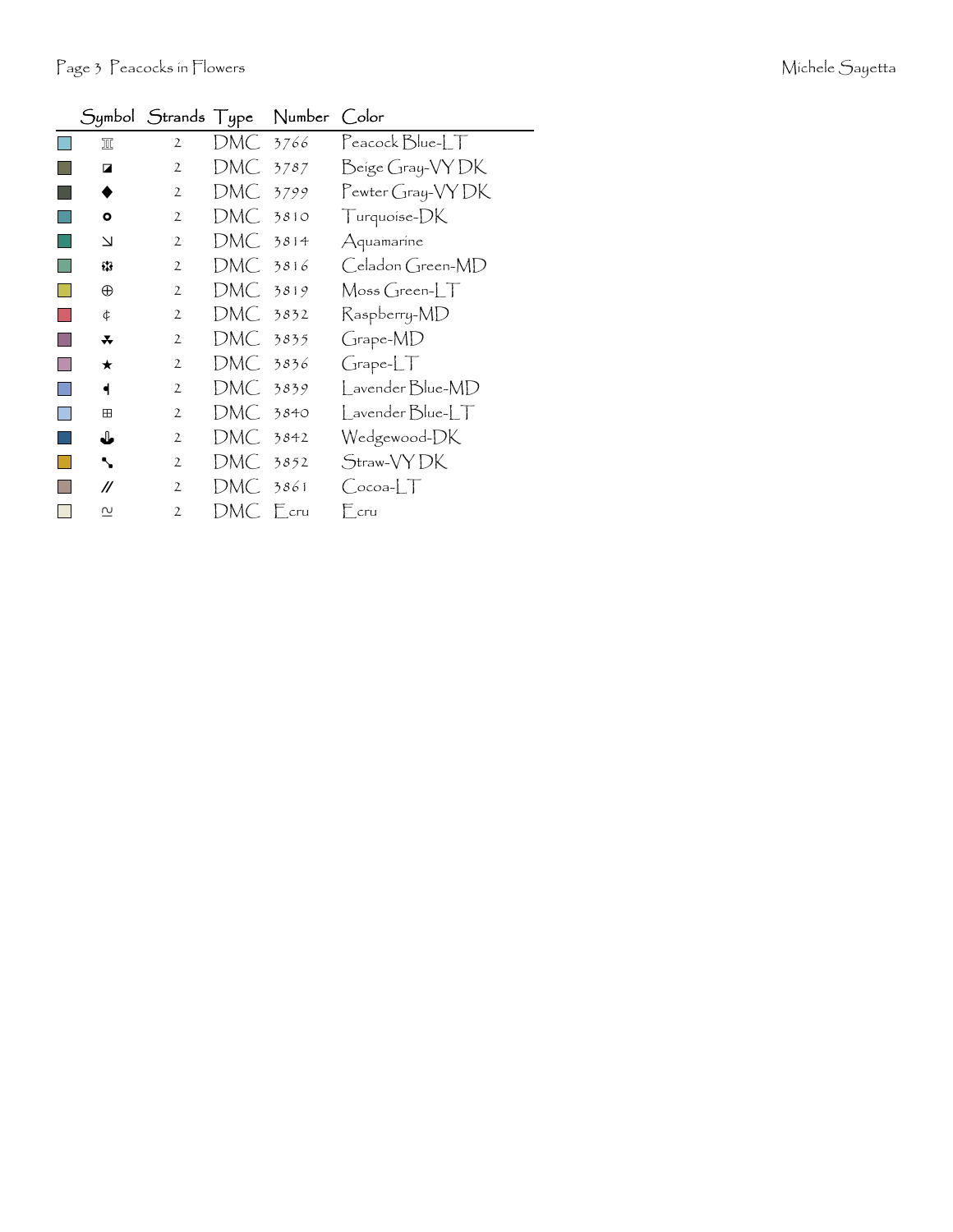## Usage Summary

```
Strands Per Skein: 6
```
Skein Length: 313.0 in

| Type                   | Number         | Full  | $H$ alf            |                    |            | Quarter Petite Back(in) Str(in) |       |       |                    |            | Spec(in) French Bead Skein Est. |
|------------------------|----------------|-------|--------------------|--------------------|------------|---------------------------------|-------|-------|--------------------|------------|---------------------------------|
| $\square$ DMC          |                | 9233  | $\bigcirc$         | $\circlearrowleft$ | $\circ$    | $O.O$                           | $O.O$ | $O.O$ | $\circ$            | $\circ$    | 3.000                           |
| $\square$ DMC          | O <sub>2</sub> | 2213  | $\circ$            | O                  | $\circ$    | O.O                             | O.O   | O.O   | $\circ$            | $\circ$    | 1.000                           |
| $\square$ DMC          | 12             | 3113  | O                  | O                  | $\circ$    | O.O                             | O.O   | O.O   | O                  | O          | 1.000                           |
| $\square$ DMC          | 16             | 1136  | O                  | O                  | $\circ$    | O.O                             | O.O   | O.O   | $\circ$            | $\circ$    | 1.000                           |
| $\square$ DMC          | 23             | 1489  | $\circ$            | O                  | $\circ$    | O.O                             | O.O   | O.O   | O                  | $\circ$    | 1.000                           |
| $\square$ DMC          | 150            | 2382  | O                  | O                  | $\circ$    | O.O                             | O.O   | O.O   | O                  | O          | 1.000                           |
| $\square$ DMC          | 156            | 3230  | O                  | O                  | $\circ$    | O.O                             | O.O   | O.O   | $\circ$            | $\circ$    | 1.000                           |
| $\square$ DMC          | 159            | 2380  | O                  | O                  | $\circ$    | O.O                             | O.O   | O.O   | $\circ$            | O          | 1.000                           |
| $\square$ DMC          | 160            | 13477 | O                  | O                  | $\circ$    | O.O                             | O.O   | O.O   | $\circ$            | $\circ$    | 4.000                           |
| $\square$ DMC          | 161            | 7359  | O                  | O                  | $\circ$    | O.O                             | O.O   | O.O   | O                  | $\circ$    | 3.000                           |
| $\square$ DMC          | 162            | 16601 | $\circ$            | O                  | $\circ$    | O.O                             | O.O   | O.O   | $\circ$            | O          | 5.000                           |
| $\square$ DMC          | 169            | 17149 | O                  | $\circ$            | $\circ$    | O.O                             | O.O   | O.O   | $\circ$            | $\circ$    | 5.000                           |
| $\square$ DMC          | 209            | 1666  | O                  | O                  | $\circ$    | O.O                             | O.O   | O.O   | $\circ$            | $\circ$    | 1.000                           |
| $\blacksquare$ DMC     | 300            | 7350  | $\circ$            | O                  | $\circ$    | O.O                             | O.O   | O.O   | $\circ$            | O          | 3.000                           |
| $\blacksquare$ DMC     | 310            | 11957 | O                  | O                  | $\circ$    | O.O                             | O.O   | O.O   | $\circ$            | $\circ$    | 4.000                           |
| $\square$ DMC          | 315            | 4738  | O                  | O                  | $\circ$    | O.O                             | O.O   | O.O   | $\circ$            | O          | 2.000                           |
| $\square$ DMC          | 317            | 10669 | O                  | O                  | $\circ$    | O.O                             | O.O   | O.O   | O                  | O          | 3.000                           |
| $\square$ DMC          | 327            | 9054  | O                  | O                  | $\circ$    | O.O                             | O.O   | O.O   | $\circ$            | $\circ$    | 3.000                           |
| $\square$ DMC          | 349            | 531   | O                  | O                  | O          | O.O                             | O.O   | O.O   | $\circ$            | O          | 1.000                           |
| $\square$ DMC          | 469            | 2253  | O                  | O                  | $\circ$    | O.O                             | O.O   | O.O   | $\circ$            | $\circ$    | 1.000                           |
| $\blacksquare$ DMC     | 498            | 3706  | O                  | O                  | $\circ$    | O.O                             | O.O   | O.O   | $\circ$            | $\circ$    | 2.000                           |
| $\square$ DMC          | 500            | 7051  | O                  | O                  | $\circ$    | O.O                             | O.O   | O.O   | $\circ$            | O          | 2.000                           |
| $\square$ DMC          | 501            | 5597  | O                  | O                  | $\circ$    | O.O                             | O.O   | O.O   | $\circ$            | $\circ$    | 2.000                           |
| $\square$ DMC          | 517            | 1300  | O                  | O                  | $\circ$    | O.O                             | O.O   | O.O   | $\circ$            | O          | 1.000                           |
| $\blacksquare$ DMC     | 520            | 5603  | O                  | O                  | O          | O.O                             | O.O   | O.O   | O                  | O          | 2.000                           |
| $\square$ DMC          | 524            | 5766  | O                  | O                  | $\circ$    | O.O                             | O.O   | O.O   | $\circ$            | $\circ$    | 2.000                           |
| $\blacksquare$ DMC     | 550            | 8992  | O                  | O                  | $\circ$    | O.O                             | O.O   | O.O   | $\bigcirc$         | O          | 3.000                           |
| $\Box$ DMC 597         |                | 2162  | $\bigcirc$         | O                  | $\circ$    | O.O                             | $O.O$ | $O.O$ | O                  | $\circ$    | 1.000                           |
| $\square$ DMC          | 598            | 733   | $\bigcirc$         | $\circlearrowleft$ | $\circ$    | $O.O$                           | $O.O$ | O.O   | $\circlearrowleft$ | $\circ$    | 1.000                           |
| $\blacksquare$ DMC 600 |                | 3088  | $\circlearrowleft$ | О                  | $\circ$    | $O.O$                           | $O.O$ | O.O   | $\circlearrowleft$ | $\circ$    | 1.000                           |
| $\Box$ DMC 648         |                | 3741  | $\circ$            | O                  | $\circ$    | $O.O$                           | $O.O$ | $O.O$ | $\circ$            | $\circ$    | 2.000                           |
| $\blacksquare$ DMC 720 |                | 2594  | $\circlearrowleft$ | O                  | $\circ$    | $O.O$                           | $O.O$ | O.O   | $\circ$            | $\circ$    | 1.000                           |
| $DMC$ 728              |                | 945   | O                  | O                  | $\circ$    | $O.O$                           | $O.O$ | $O.O$ | $\circ$            | $\circ$    | 1.000                           |
| $\Box$ DMC 729         |                | 5462  | $\circ$            | O                  | $\circ$    | $O.O$                           | $O.O$ | O.O   | $\circ$            | $\circ$    | 2.000                           |
| $\blacksquare$ DMC 730 |                | 2519  | O                  | O                  | $\circ$    | $O.O$                           | $O.O$ | $O.O$ | $\circ$            | $\bigcirc$ | 1.000                           |
| $\Box$ DMC 775         |                | 23463 | $\circlearrowleft$ | $\bigcirc$         | $\bigcirc$ | $O.O$                           | $O.O$ | $O.O$ | $\circ$            | $\bigcirc$ | 7.000                           |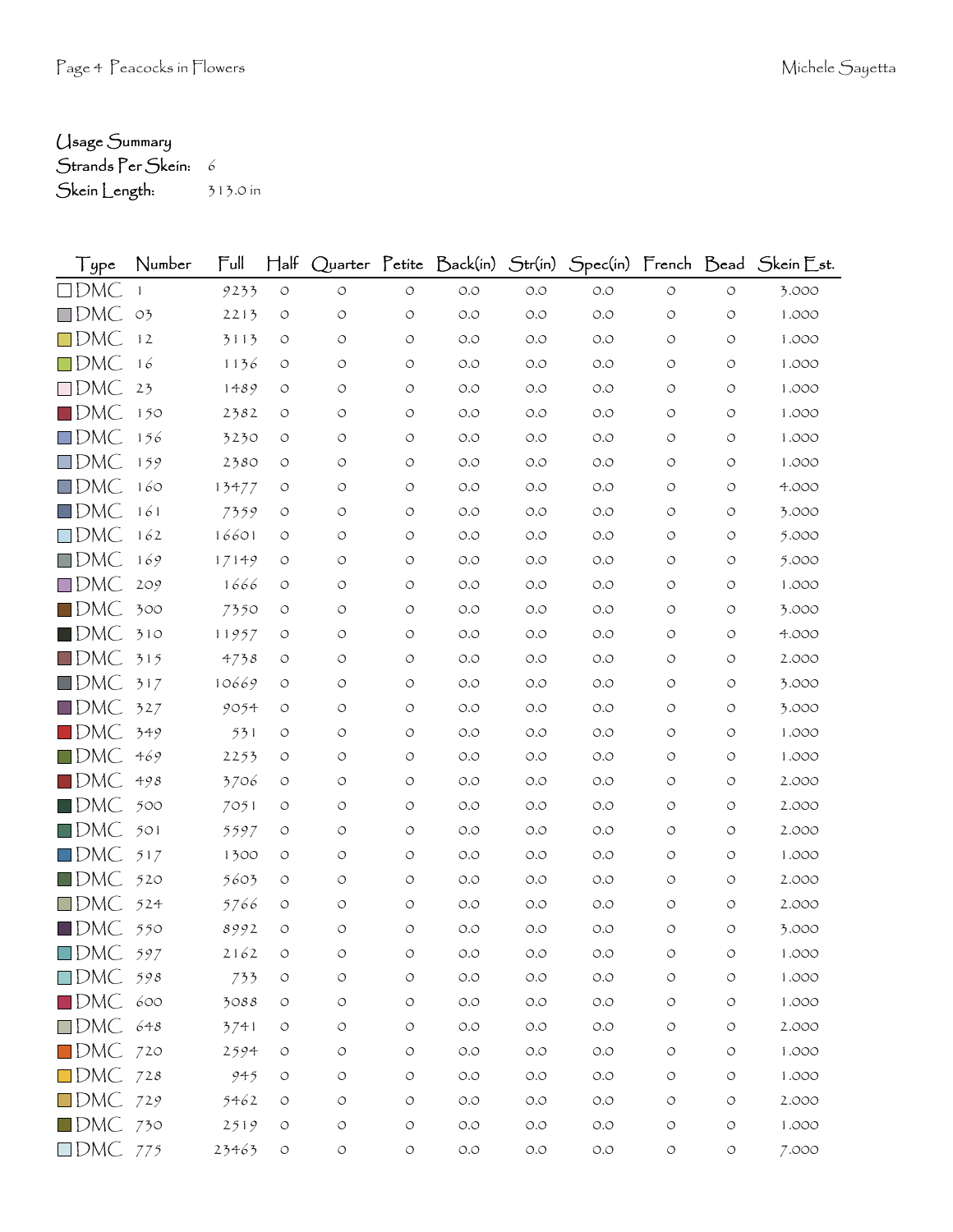| Type               | Number | Ful   | $\operatorname{\mathsf{H}}\nolimits$ alf |            |                    | Quarter Petite Back(in) | Str(in) |       |                    |                    | Spec(in) French Bead Skein Est. |
|--------------------|--------|-------|------------------------------------------|------------|--------------------|-------------------------|---------|-------|--------------------|--------------------|---------------------------------|
| $\blacksquare$ DMC | 779    | 4456  | $\circ$                                  | $\circ$    | $\circ$            | $O.O$                   | $O.O$   | O.O   | $\circlearrowleft$ | $\circlearrowleft$ | 2.000                           |
| $\square$ DMC      | 780    | 9024  | $\circ$                                  | O          | $\circ$            | O.O                     | O.O     | O.O   | O                  | O                  | 3.000                           |
| $\Box$ DMC         | 793    | 5858  | $\circ$                                  | O          | $\circ$            | O.O                     | O.O     | 0.0   | O                  | O                  | 2.000                           |
| $\square$ DMC      | 794    | 2963  | O                                        | O          | O                  | O.O                     | O.O     | O.O   | O                  | O                  | 1.000                           |
| $\square$ DMC      | 798    | 2309  | O                                        | O          | $\circ$            | O.O                     | O.O     | O.O   | O                  | O                  | 1.000                           |
| $\square$ DMC      | 799    | 6455  | O                                        | O          | $\circ$            | O.O                     | O.O     | 0.0   | O                  | O                  | 2.000                           |
| $\square$ DMC      | 801    | 1544  | O                                        | O          | $\circ$            | O.O                     | O.O     | 0.0   | O                  | O                  | 1.000                           |
| $\square$ DMC      | 807    | 1192  | O                                        | O          | O                  | $O.O$                   | O.O     | 0.0   | O                  | O                  | 1.000                           |
| $\square$ DMC      | 809    | 7359  | O                                        | O          | $\circ$            | O.O                     | O.O     | O.O   | O                  | O                  | 3.000                           |
| $\square$ DMC      | 820    | 5428  | O                                        | O          | $\circ$            | O.O                     | O.O     | 0.0   | O                  | O                  | 2.000                           |
| $\blacksquare$ DMC | 823    | 4456  | O                                        | O          | O                  | O.O                     | O.O     | 0.0   | O                  | O                  | 2.000                           |
| $\square$ DMC      | 827    | 12786 | O                                        | O          | O                  | O.O                     | O.O     | 0.0   | O                  | O                  | 4.000                           |
| $\square$ DMC      | 828    | 3305  | O                                        | O          | $\circ$            | O.O                     | O.O     | O.O   | O                  | O                  | 1.000                           |
| $\square$ DMC      | 832    | 6244  | O                                        | O          | O                  | O.O                     | O.O     | 0.0   | O                  | O                  | 2.000                           |
| $\square$ DMC      | 913    | 829   | $\circ$                                  | O          | $\circ$            | O.O                     | O.O     | O.O   | O                  | O                  | 1.000                           |
| $\blacksquare$ DMC | 930    | 6054  | O                                        | O          | O                  | O.O                     | O.O     | 0.0   | O                  | O                  | 2.000                           |
| $\square$ DMC      | 931    | 9406  | O                                        | O          | O                  | O.O                     | O.O     | 0.0   | O                  | O                  | 3.000                           |
| $\square$ DMC      | 932    | 12070 | O                                        | O          | $\circ$            | O.O                     | O.O     | O.O   | O                  | O                  | 4.000                           |
| $\blacksquare$ dmC | 936    | 3143  | O                                        | O          | O                  | O.O                     | O.O     | O.O   | O                  | O                  | 1.000                           |
| $\blacksquare$ DMC | 938    | 5771  | O                                        | O          | O                  | O.O                     | O.O     | 0.0   | O                  | O                  | 2.000                           |
| $\blacksquare$ DMC | 939    | 8417  | $\circ$                                  | O          | $\circ$            | O.O                     | O.O     | O.O   | O                  | O                  | 3.000                           |
| $\square$ DMC      | 963    | 2948  | O                                        | O          | $\circ$            | O.O                     | O.O     | 0.0   | O                  | $\circ$            | 1.000                           |
| $\square$ DMC      | 992    | 507   | O                                        | O          | O                  | O.O                     | O.O     | O.O   | O                  | $\circ$            | 1.000                           |
| $\square$ DMC      | 995    | 1899  | O                                        | O          | $\circ$            | O.O                     | O.O     | O.O   | O                  | O                  | 1.000                           |
| $\square$ DMC      | 996    | 499   | O                                        | O          | $\circ$            | O.O                     | O.O     | 0.0   | O                  | O                  | 1.000                           |
| $\blacksquare$ DMC | 3031   | 2756  | O                                        | O          | $\circ$            | O.O                     | O.O     | 0.0   | O                  | O                  | 1.000                           |
| $\square$ DMC      | 3047   | 6649  | $\circ$                                  | $\circ$    | O                  | O.O                     | O.O     | O.O   | O                  | O                  | 2.000                           |
| $\blacksquare$ DMC | 3052   | 10021 | $\circ$                                  | O          | O                  | O.O                     | O.O     | O.O   | O                  | $\circ$            | 3.000                           |
| $\square$ DMC      | 3072   | 5792  | $\circ$                                  | O          | $\circ$            | $O.O$                   | $O.O$   | O.O   | $\circ$            | O                  | 2.000                           |
| $\square$ DMC      | 3325   | 1709  | $\circ$                                  | $\bigcirc$ | $\circlearrowleft$ | $O.O$                   | O.O     | $O.O$ | $\circ$            | $\circ$            | 1.000                           |
| $\square$ DMC      | 3354   | 9804  | $\circ$                                  | O          | O                  | $O.O$                   | $O.O$   | O.O   | O                  | O                  | 3.000                           |
| $\square$ DMC      | 3363   | 8580  | O                                        | O          | O                  | $O.O$                   | $O.O$   | $O.O$ | O                  | O                  | 3.000                           |
| $\blacksquare$ DMC | 3371   | 9338  | $\circ$                                  | O          | $\circlearrowleft$ | $O.O$                   | $O.O$   | $O.O$ | $\circ$            | O                  | 3.000                           |
| $\square$ DMC      | 3607   | 10512 | $\circ$                                  | O          | O                  | $O.O$                   | $O.O$   | $O.O$ | O                  | O                  | 3.000                           |
| $\square$ DMC      | 3609   | 5679  | O                                        | O          | $\bigcirc$         | $O.O$                   | $O.O$   | $O.O$ | $\circ$            | O                  | 2.000                           |
| $\blacksquare$ DMC | 3750   | 2827  | $\circlearrowleft$                       | O          | $\circ$            | $O.O$                   | $O.O$   | $O.O$ | $\circ$            | $\circ$            | 1.000                           |
| $\square$ DMC      | 3752   | 3906  | O                                        | O          | O                  | $O.O$                   | $O.O$   | $O.O$ | O                  | O                  | 2.000                           |
| $\square$ DMC      | 3760   | 2053  | $\circ$                                  | O          | $\bigcirc$         | $O.O$                   | $O.O$   | $O.O$ | O                  | O                  | 1.000                           |
| $\square$ DMC      | 3766   | 261   | $\circ$                                  | O          | $\circ$            | $O.O$                   | $O.O$   | O.O   | $\circ$            | $\circ$            | 1.000                           |
| $\square$ DMC      | 3787   | 7145  | O                                        | O          | O                  | $O.O$                   | $O.O$   | $O.O$ | O                  | O                  | 2.000                           |
| $\blacksquare$ DMC | 3799   | 7210  | $\circ$                                  | $\bigcirc$ | $\bigcirc$         | $O.O$                   | $O.O$   | $O.O$ | $\bigcirc$         | O                  | 2.000                           |
| $\square$ DMC      | 3810   | 918   | $\circ$                                  | O          | $\bigcirc$         | $O.O$                   | $O.O$   | $O.O$ | $\bigcirc$         | $\circ$            | 1.000                           |